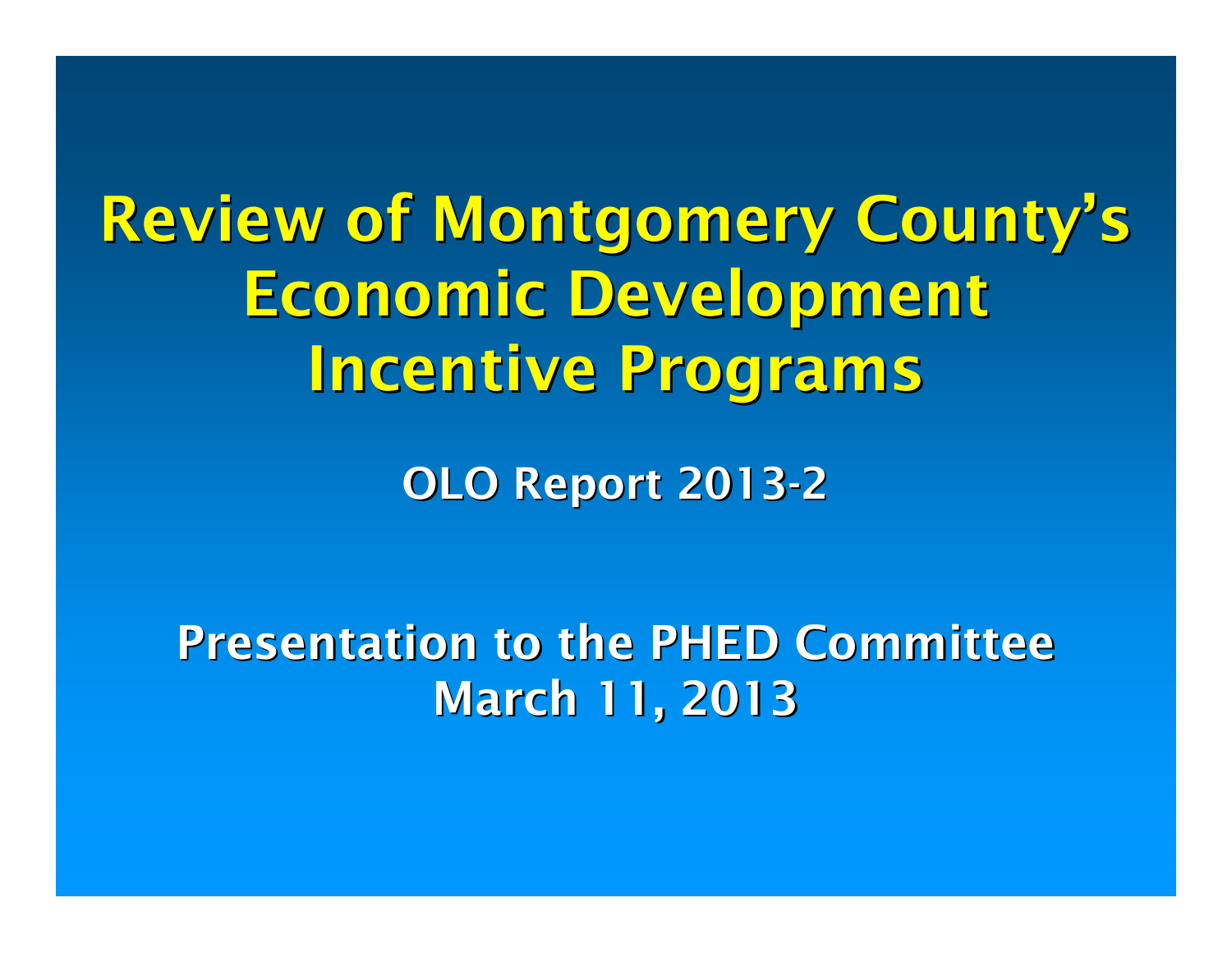## Incentives in Montgomery County

#### •• Economic Development Fund<br>"Ensi (EDF)

•Tax Credits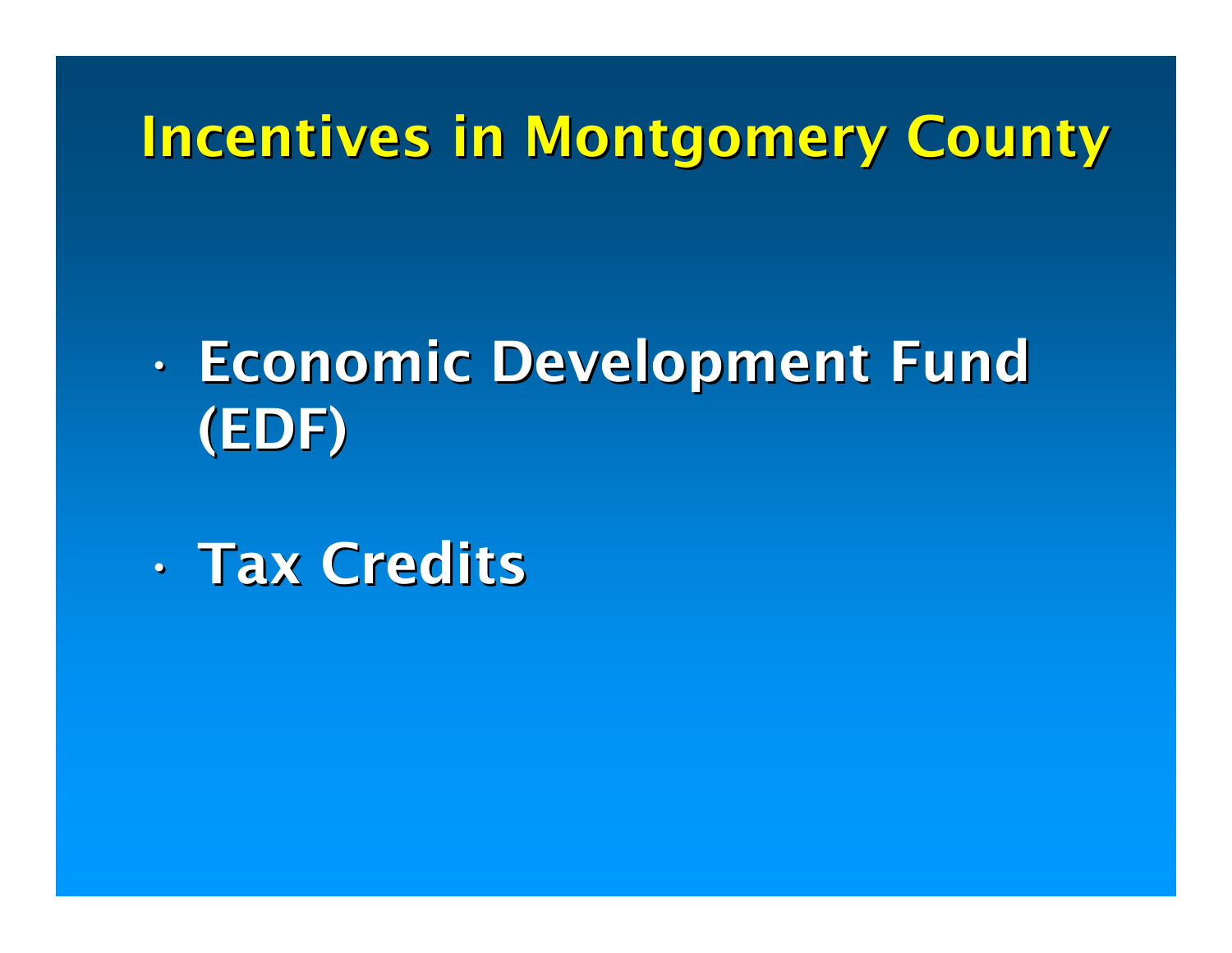# Economic Development FundTotal assistance provided: \$34 million

| <b>Program</b>                                 | Year<br><b>Established</b> | <b>Cumulative</b><br><b>Assistance</b><br>Provided | Total<br><b>Awards</b><br>Provided |
|------------------------------------------------|----------------------------|----------------------------------------------------|------------------------------------|
| <b>Grant and Loan</b>                          | <b>FY96</b>                | \$25.8 million                                     | 161                                |
| <b>Technology</b><br>Growth                    | <b>FY99</b>                | \$3.96 million                                     | 71                                 |
| <b>Small Business</b><br><b>Revolving Loan</b> | <b>FY00</b>                | \$2.1 million                                      | 38                                 |
| <b>Biotech</b><br>Supplement                   | <b>FY12</b>                | \$500,000                                          | 66                                 |
| Impact<br><b>Assistance</b>                    | <b>FY05</b>                | \$478,000                                          | 27                                 |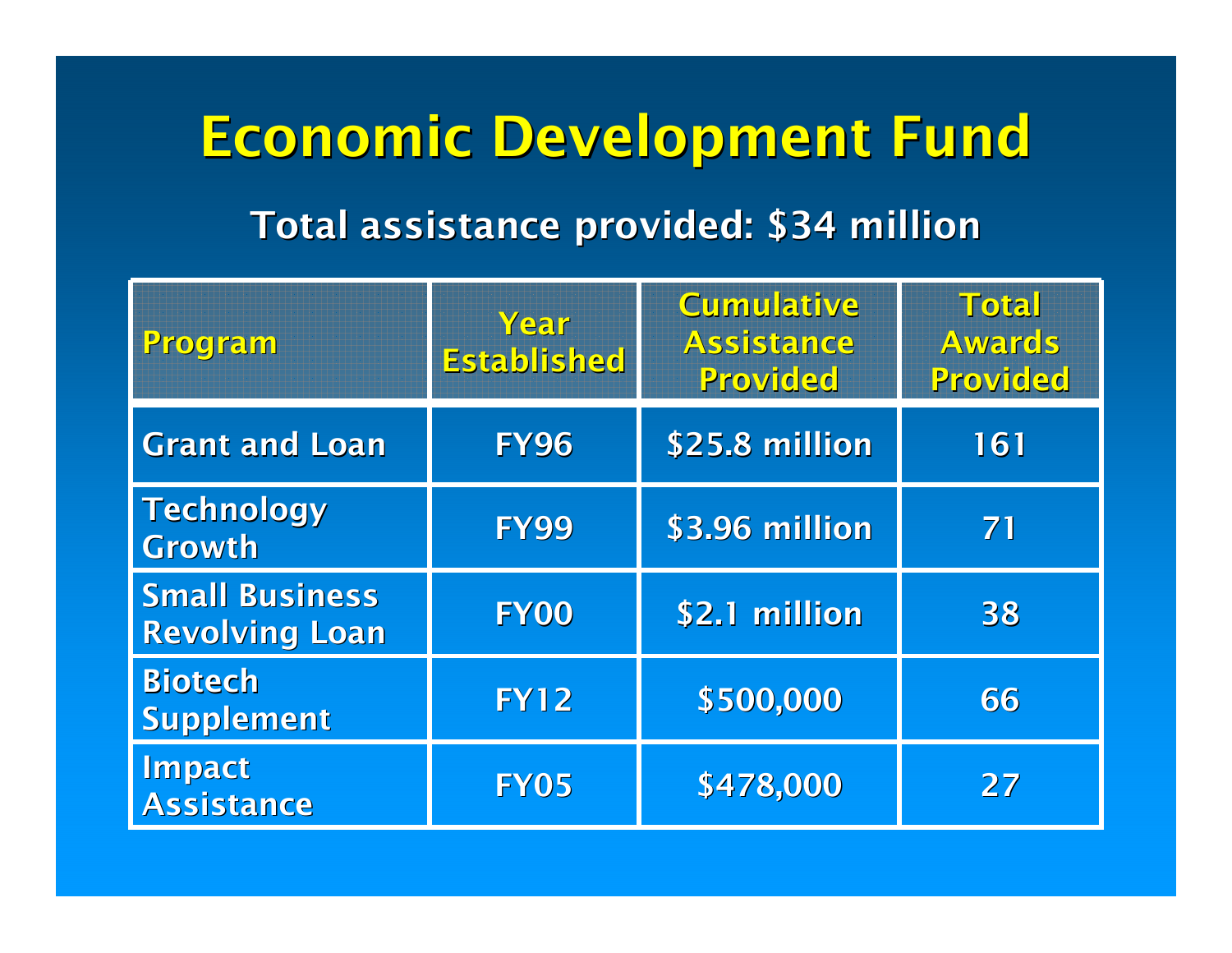## Tax Credit Programs

#### Total assistance provided: \$34.8 million

| Program                            | Year<br><b>Established</b> | Value of<br><b>Credits Issued</b> | <b>Total</b><br><b>Credits</b><br><b>Issued</b> |
|------------------------------------|----------------------------|-----------------------------------|-------------------------------------------------|
| <b>Enterprise Zone</b>             | <b>FY99</b>                | \$15.5 million                    | 840                                             |
| <b>Enhanced New</b><br><b>Jobs</b> | <b>FY00</b>                | \$12.9 million                    | 11                                              |
| <b>New Jobs</b>                    | <b>FY00</b>                | \$6.4 million                     | 76                                              |
| Arts &<br><b>Entertainment</b>     | <b>FY05</b>                | \$25,000                          | 25                                              |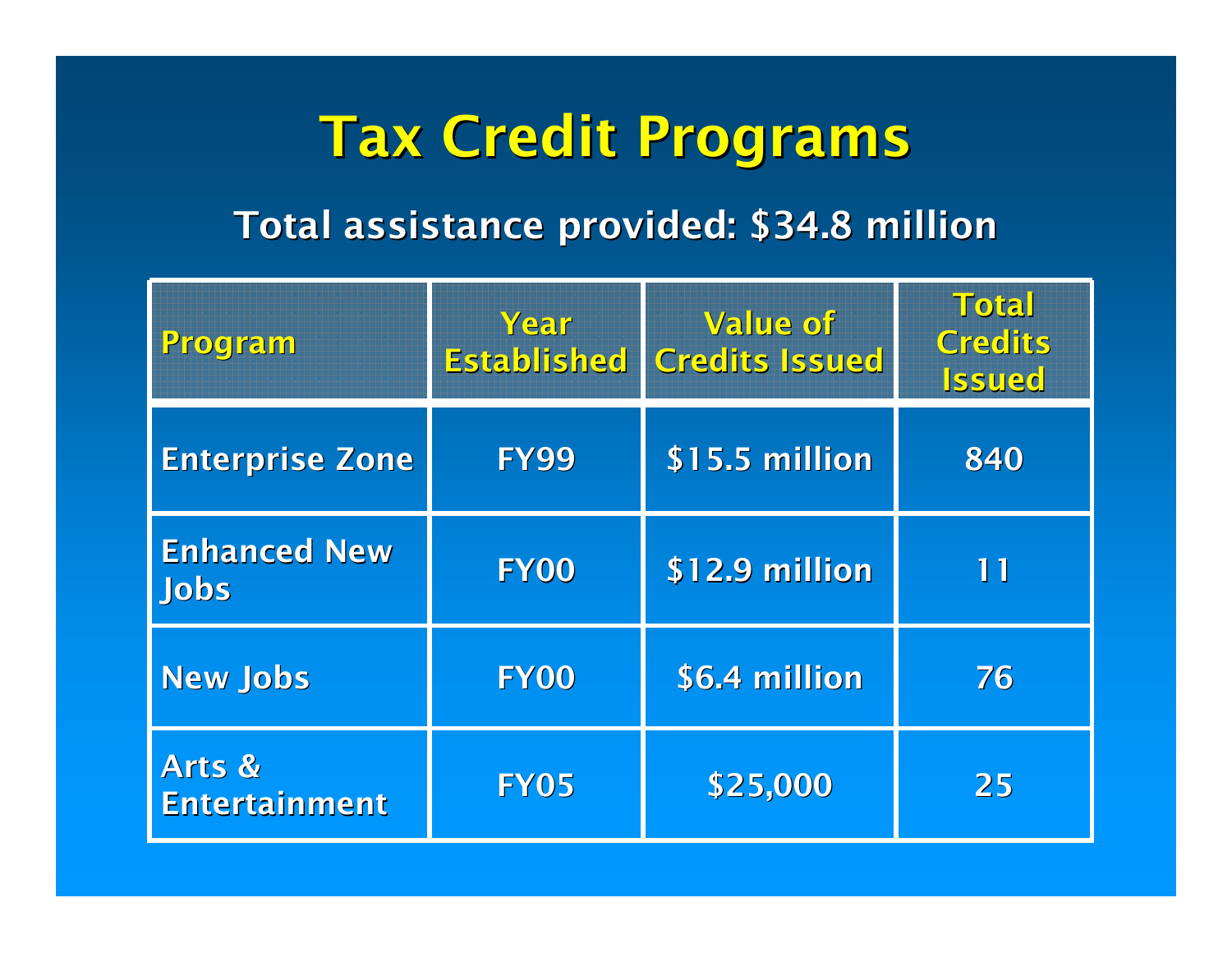### Research Review: Best Practices

County's incentive programs align with best practices

- • Conduct prospective cost-benefit analysis
- •Develop contracts that include performance standards, mechanisms for monitoring, and "claw-back"provisions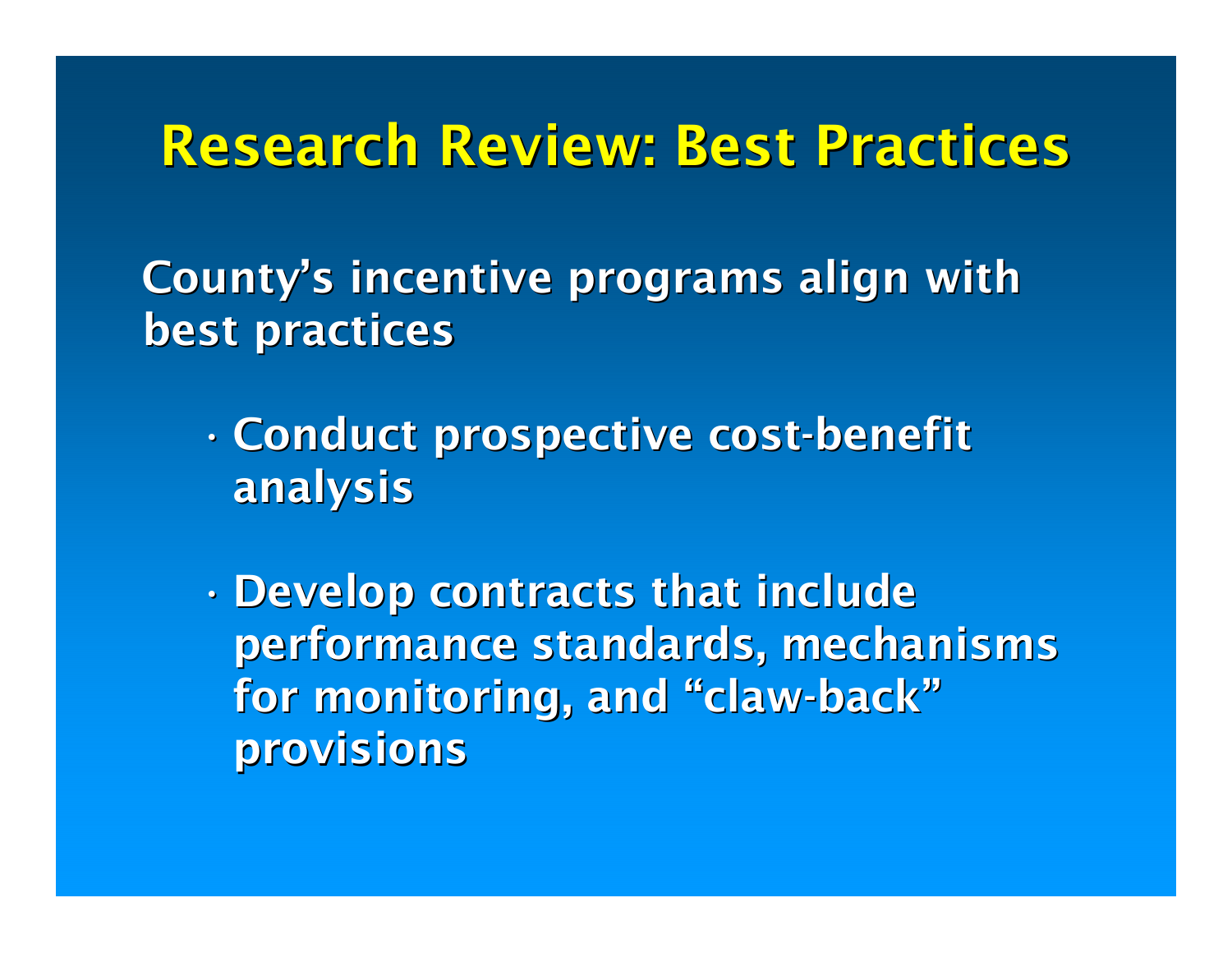## Research Review: Measuring Impact

- •Measuring "success" is difficult
- • A particular challenge is determining "decisiveness"Incentives may be more "decisive" within large metropolitan areas
- • Jurisdictions tend to collect and report outcome data to measure performance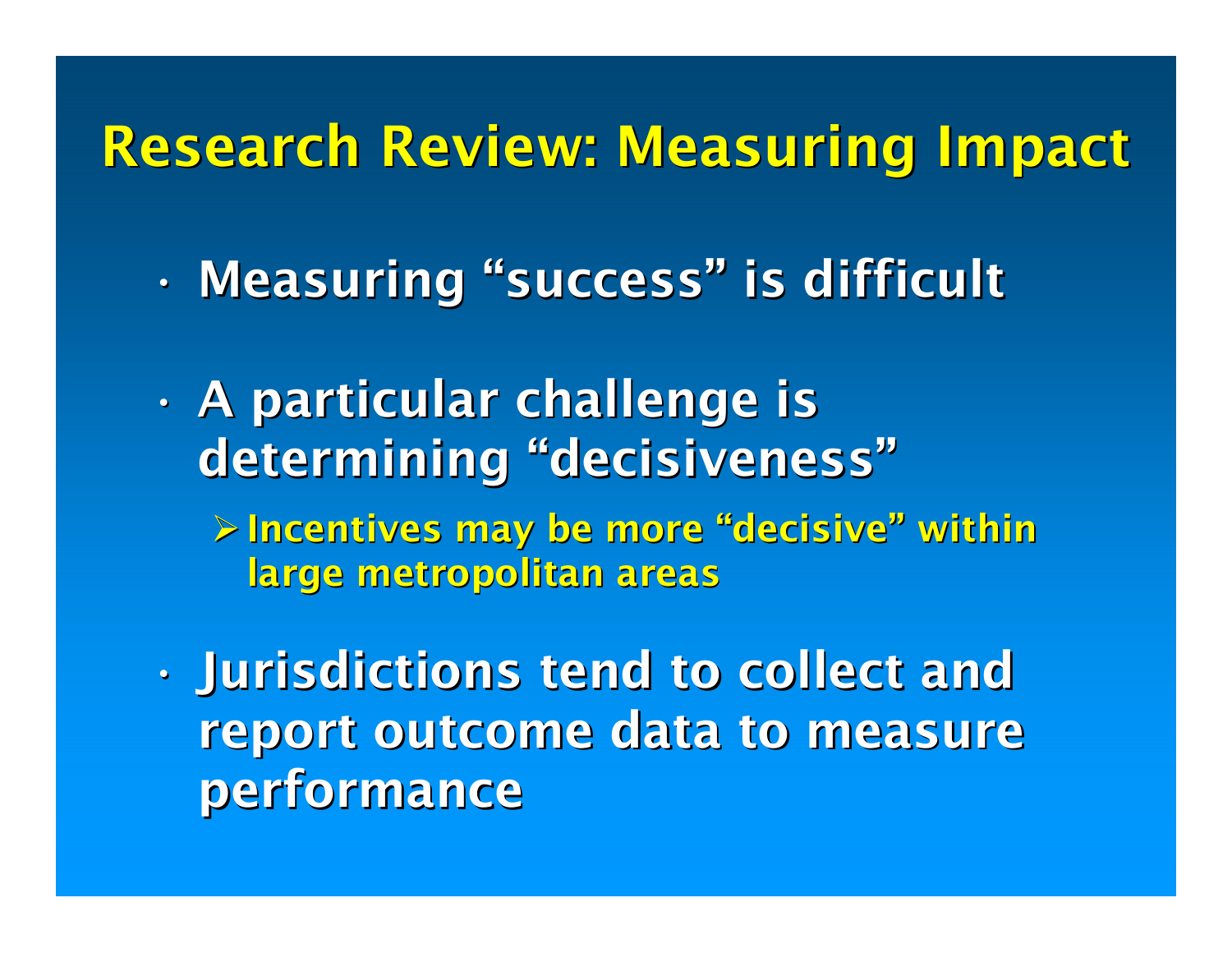# Performance Results for Montgomery County's Incentives

- •Award Outcomes
- •Jobs Retained/Created
- •Planned Private Investment
- •Projected Fiscal Impact
- •Long-Term Retention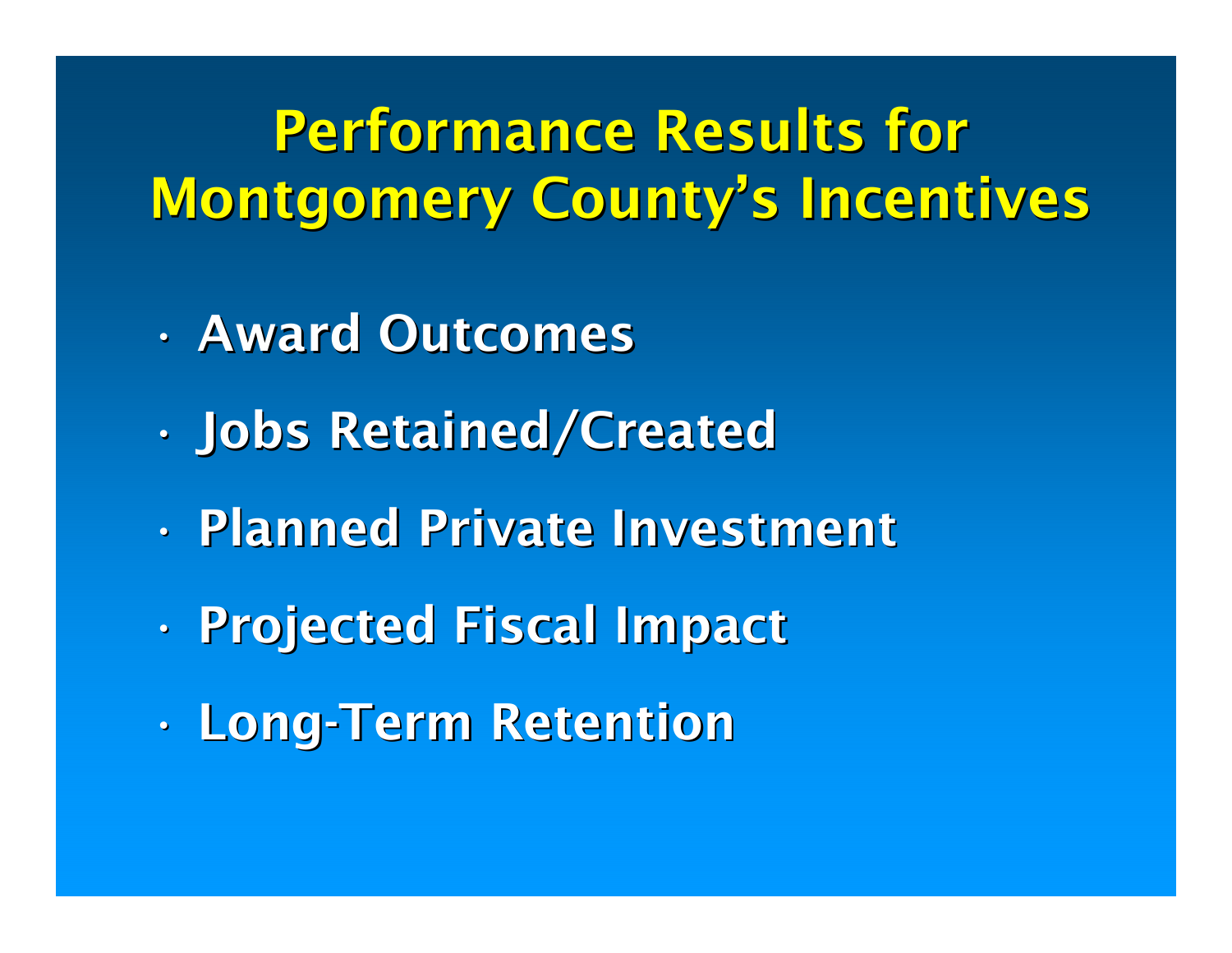### Grant and Loan Award Outcomes(for incentive recipients that have completed monitoring)



As of December 2012, N=143

**D** Met Performance **Criteria** 

■ Partly Met/Did Not Meet -Repayment

■ Partly Met/Did Not Meet -**Collection**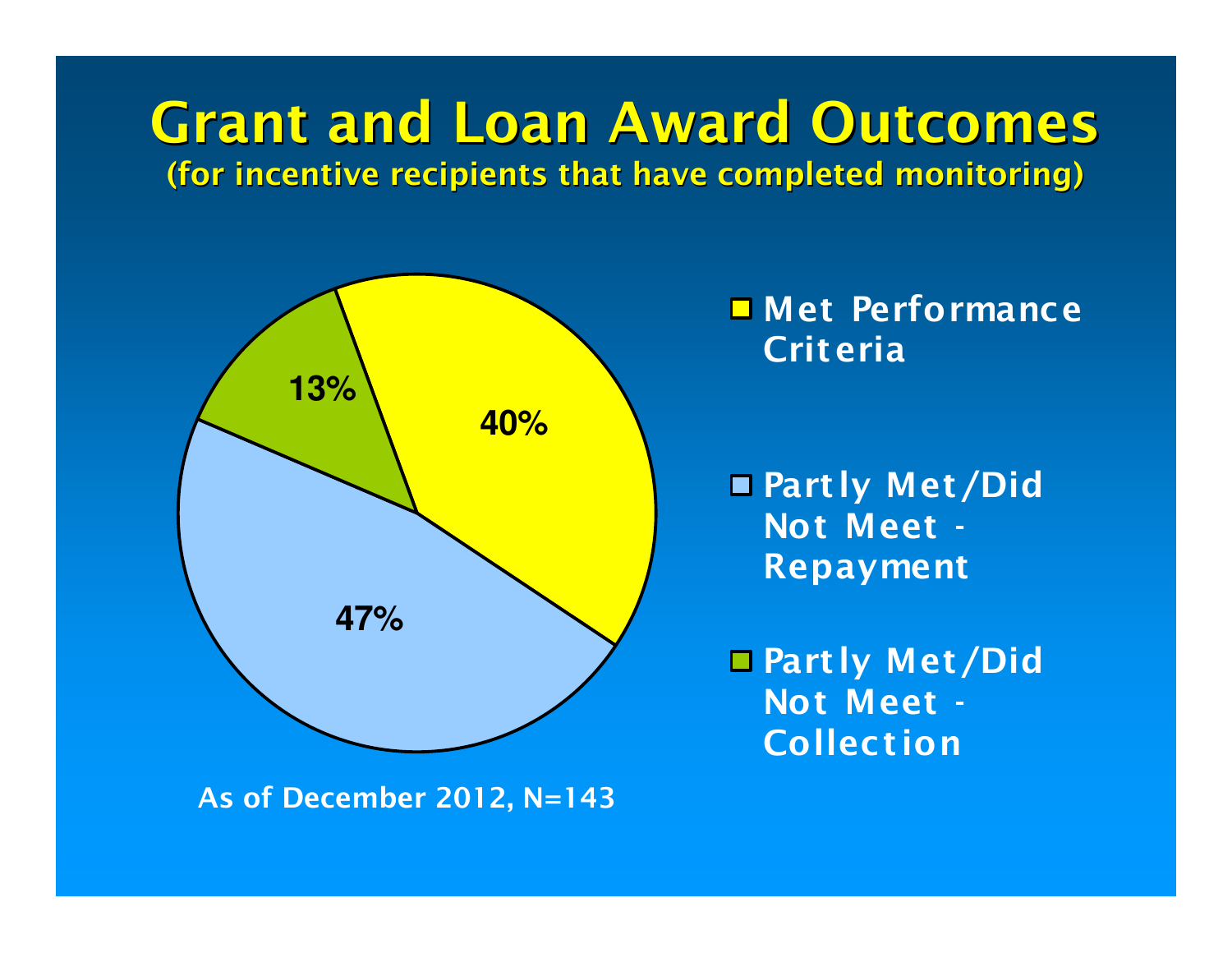### Jobs Retained/Created Data(Grant and Loan Program)

| <b>Award Recipients with</b><br><b>Jobs Requirements that</b> | Projected<br><b>Jobs</b> | Actual<br><b>Jobs</b> | <b>Actual as a</b><br>% of<br>Projected |
|---------------------------------------------------------------|--------------------------|-----------------------|-----------------------------------------|
| <b>Met Performance Criteria</b><br>$(n=45)$                   | 12,605                   | 16,170                | 128%                                    |
| <b>Did Not Meet: Repayment</b><br>$(n=67)$                    | 12,345                   | 6,634                 | 54%                                     |
| <b>Did Not Meet: Collection</b><br>$(n=19)$                   | 1,825                    | 442                   | 24%                                     |
| Total                                                         | 26,775                   | 23,246                | 87%                                     |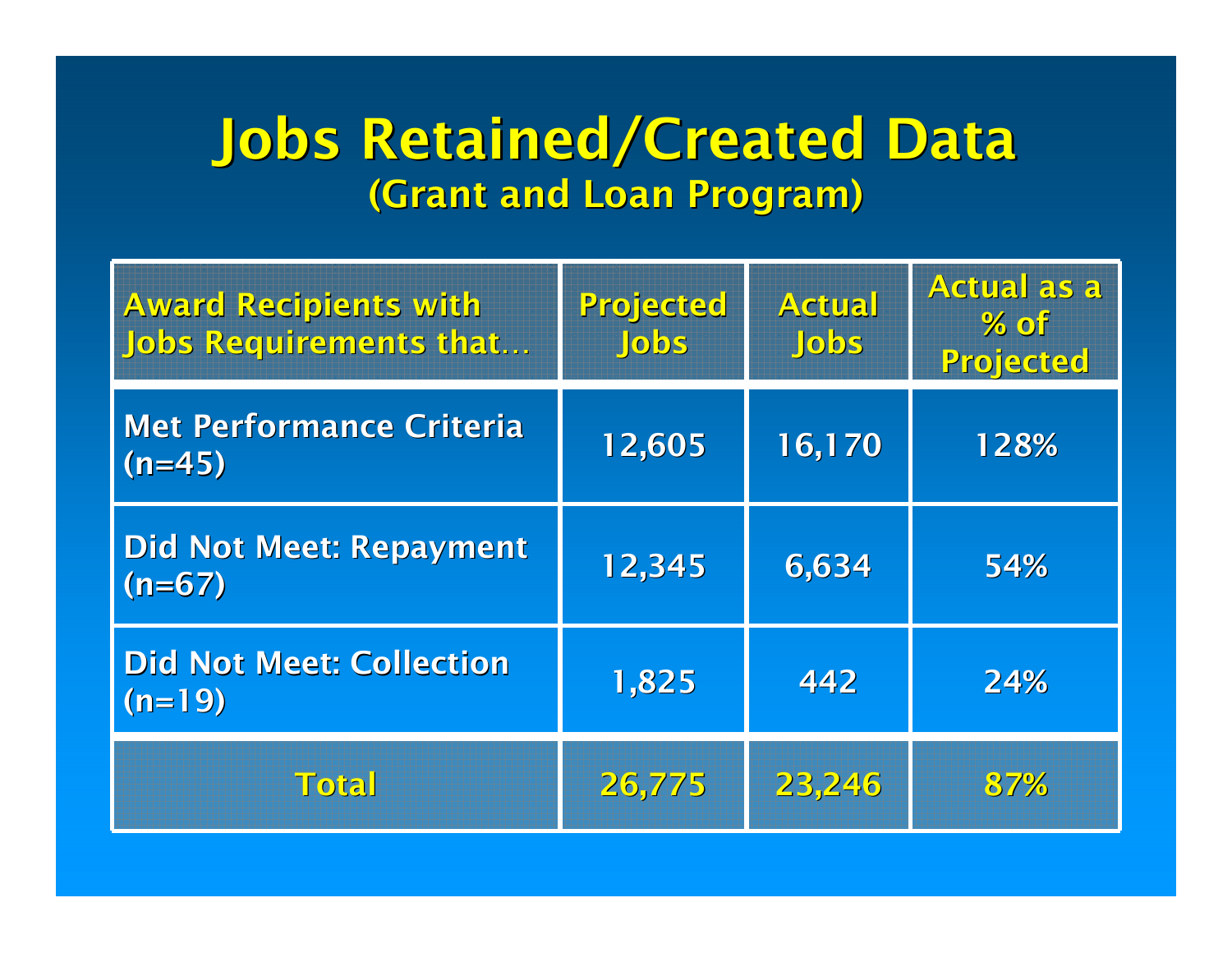### **Investment/Fiscal Impact Outcomes(Grant and Loan Program)**

| <b>Award Outcome</b>                            | <b>Planned Private</b><br>Investment | <b>Projected Annual</b><br><b>Fiscal Impact</b> |
|-------------------------------------------------|--------------------------------------|-------------------------------------------------|
| <b>Met Performance Criteria</b>                 | \$575 million                        | \$13.4 million                                  |
| <b>Did Not Meet: Repayment</b><br>or Collection | \$379 million                        | \$18.7 million                                  |
| <b>Under Monitoring</b>                         | \$285 million                        | \$5.8 million                                   |
| <b>Total</b>                                    | \$1.24 billion                       | \$37.9 million                                  |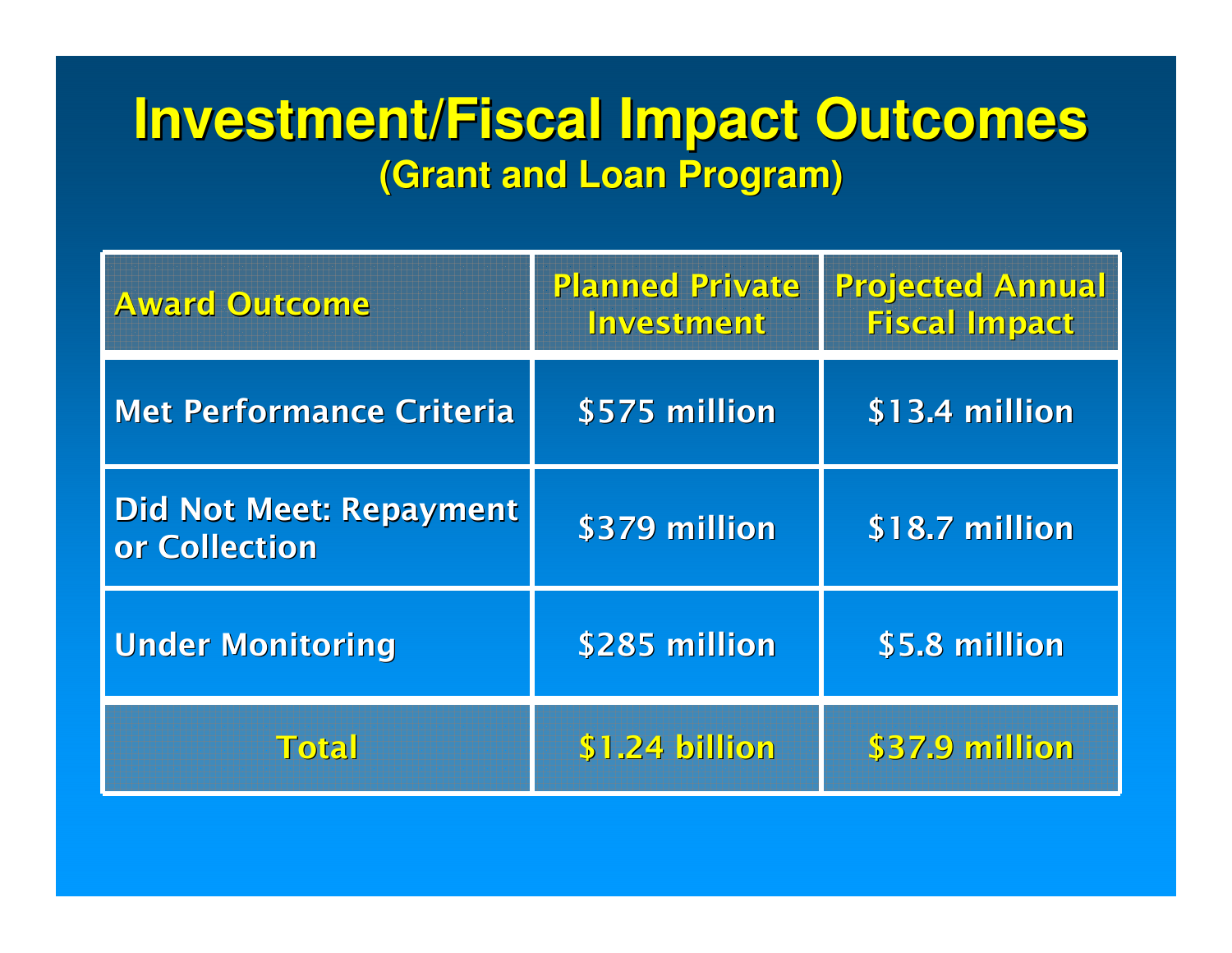### Long-Term Retention in MoCo(as of December 2012)

#### Still Located in the County  $\quad \blacksquare$  No Longer in the County/Out of Business

 $58%$  $49%$  $\frac{68%}{ }$  32% 51% $42%$  $0\%$  50% 100% 100% Grant and Loan ProgramTechnology Growth ProgramSmall Business Revolving Loan Program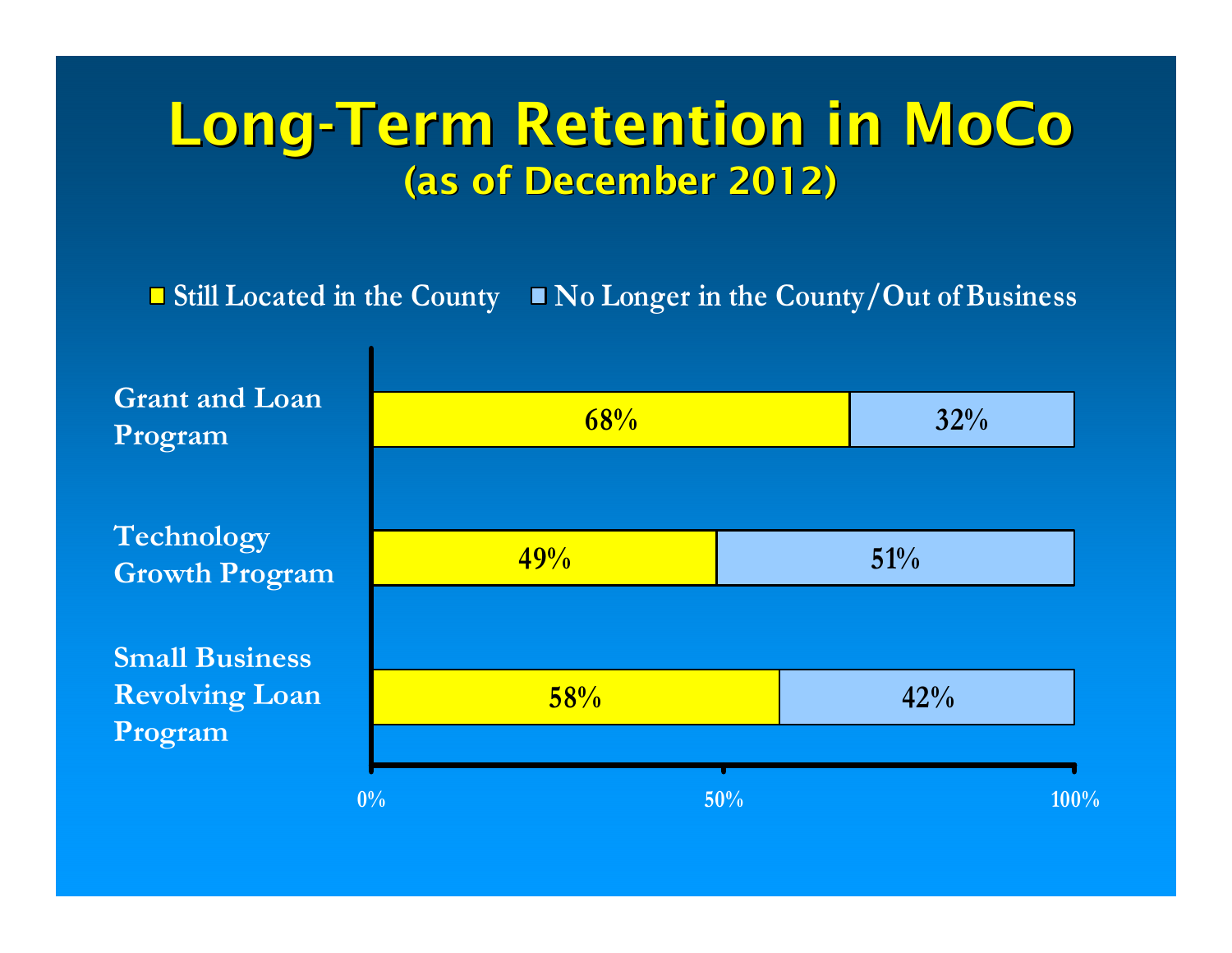### OLO Recommendations

Recommendation #1: Enhance data collection and reporting on incentives by expanding pre-award and post-award measurement of performance indicators.

- > Collect and report data on actual private investment made
- > Revise the estimated fiscal impact for each project at the completion of the monitoring period
- Differentiate between jobs retained and jobs created within the data reporting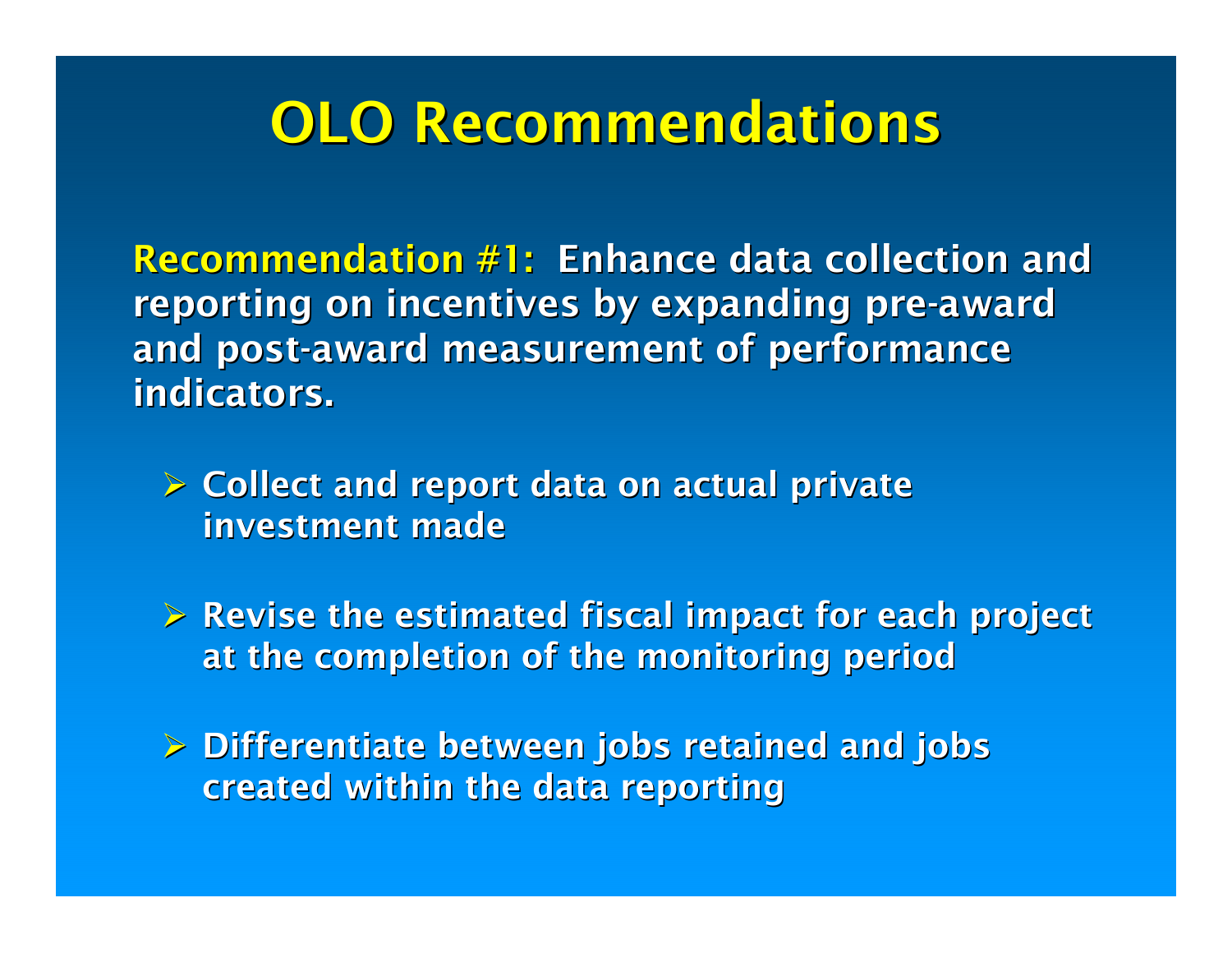### OLO Recommendations

Recommendation #2: Track and annually report on the long-term outcomes of businesses that have received incentives (i.e., whether or not they remain located in Montgomery County).

 Build on the data "baseline" from this report and analyze retention trends over time

> Help the Council and Executive Branch assess the<br>eugence of these programs aver the leng term success of these programs over the long-term